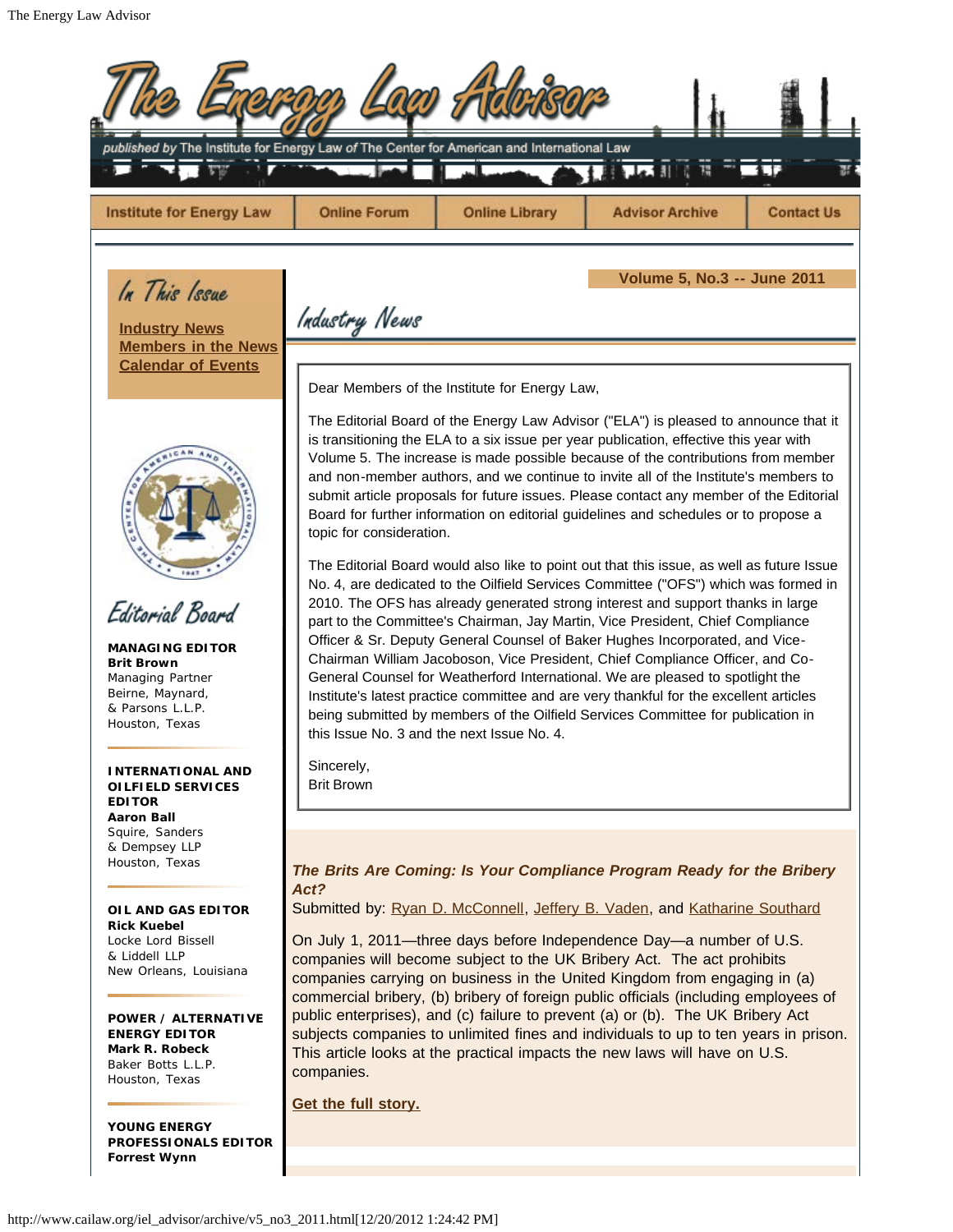Beirne, Maynard & Parsons, L.L.P. Houston, Texas

#### **INSTITUTE FOR ENERGY LAW**

The Center for American and International Law 5201 Democracy Dr. Plano, Texas 75024 Tel: 972.244.3400 Fax: 972.244.3401

**Stephen F. Gates** Chair, IEL Advisory Board Special Counsel Mayer Brown LLP Houston, Texas

**David B. Winn** IEL Director and CAIL Vice President Plano, Texas

**J. Alan B. Dunlop** IEL Associate Director Plano, Texas

#### *The Dangers of Overlooking the "Miscellaneous" Section of the Contract* Submitted by: Steven Harris and Amanda Dodds

With some regularity, oilfield service companies and their customers (and, for that matter, parties in virtually any type of commercial transaction) find themselves substantially dependent in any contract dispute on terms in the "Miscellaneous" section in the back of the contract, where many of the non-commercial clauses typically reside. This article looks at three of the more fundamental "back of the contract" issues that drafters and negotiators should consider: (i) choices of law and venue, (ii) arbitration agreements, and (iii) contractual limitations of remedies.

**Get the full story.**

*Court Validates Expansive View of "Foreign Official" under the FCPA* Submitted by: Jay G. Martin (Vice President, Chief Compliance Officer & Sr. Deputy General Counsel, Baker Hughes Incorporated)

A new California federal court opinion issued on April 20, 2011 addresses this issue and confirmed the Department of Justice's ("DOJ") broad view of the meaning of "foreign official" under the Foreign Corrupt Practices Act. This is a brief update on the impact of *United States v. Noriega*.

**Get the full story.**

back to top  $\blacktriangle$ 

To submit an industry news item for the next issue, contact Brit Brown at bbrown@bmpllp.com and ieladvisor@cailaw.org.

Members in the News

Dear Energy Law Advisor Readers:

As Chair of IEL's Oilfield Services Committee ("OFS"), I am pleased to write this update on the recent and upcoming activities of the OSC. Although our committee is still young compared to the other practice groups in the IEL, we have had a lot of interest from the IEL Advisory Board members. In fact, we have already had 47 join the OFS, and look forward to increasing the membership even more as the OFS continues to work on great events.

Many of you participated in the ethics presentation the OFS co-hosted with the Young Energy Professional Committee in late March. The event was a great success both in substance and attendance. We look forward to participating and hosting additional events in the future, and welcome any and all ideas from the members.

We are particularly excited about the first ever Oilfield Services Seminar to be held on October 10 at the Hilton Houston Post Oak. The seminar will provide a focused analysis of topics of greatest concern to service companies such as risk allocation and compliance, and provide up-to-date briefings on recent developments. Registration has not formally begun, but please keep an eye out for upcoming messages from the IEL regarding the event, and how you can participate.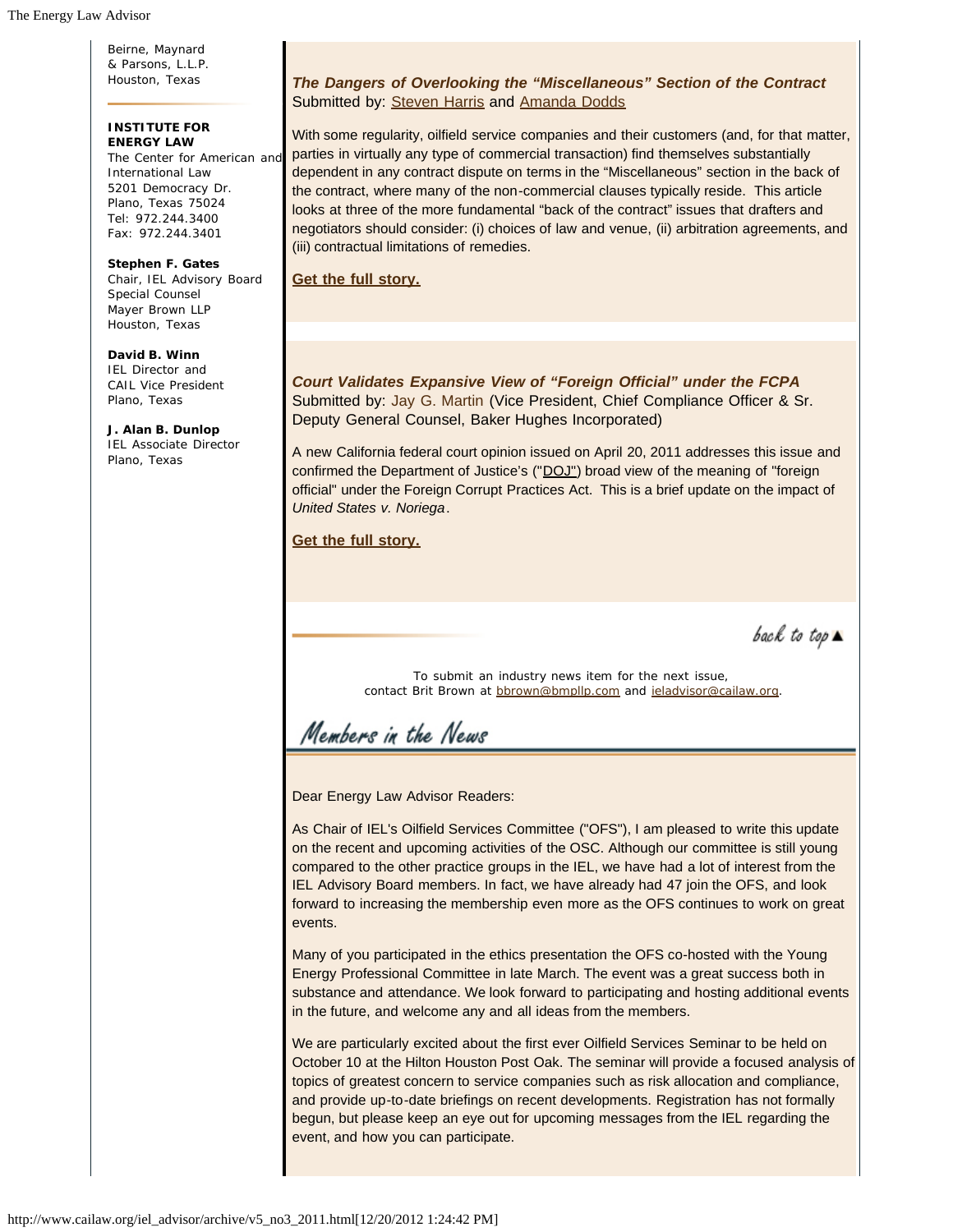We hope you enjoy this issue of the *Energy Law Advisor* dedicated to oilfield service topics, and a special thanks to those who contributed the great content for this and upcoming issues.

Regards, Jay G. Martin

#### **In Memory of Anita Stover (1936-2011)**

While working at The Center for American and International Law (formerly the Southwestern Legal Foundation) among one of the many functions she performed with kindness, competence and dignity was serving as the Assistant Administrative Editor and then the Administrative Editor of the *Oil and Gas Reporter*. During her tenure she provided leadership and understanding to the many editors of the *Reporter* who called on her frequently to assist them in their editorial duties. She firmly, but always courteously, reminded those of us who have been privileged to serve on the Editorial Board that we needed to submit our cases to her. She was there when we needed her and always responded to our requests with a smile and a chuckle, knowing full well that by the dint of her personality we on the Editorial Board would see that there were sufficient cases available for our monthly deadlines. Anita was a professional in the best sense of the word and more importantly, a good friend to all of us who were blessed to know her. She remained a dedicated member of the Advisory Board after her retirement.

Bruce Kramer Administrative Editor, *Oil and Gas Reporter*

Sustaining Member Hess Corporation added **Toni D. Hennike** (Vice President and General Counsel, Exploration & Production, Houston) as an advisory board member.



Toni Hennike



Supporting Member Holland & Hart LLP added **Brad Berge** (Santa Fe) as an advisory board representative.

Brad Berge

A new Associate Member is **Edward M. "Ted" Holt** (Maynard Cooper & Gale, Birmingham).



Edward "Ted" Holt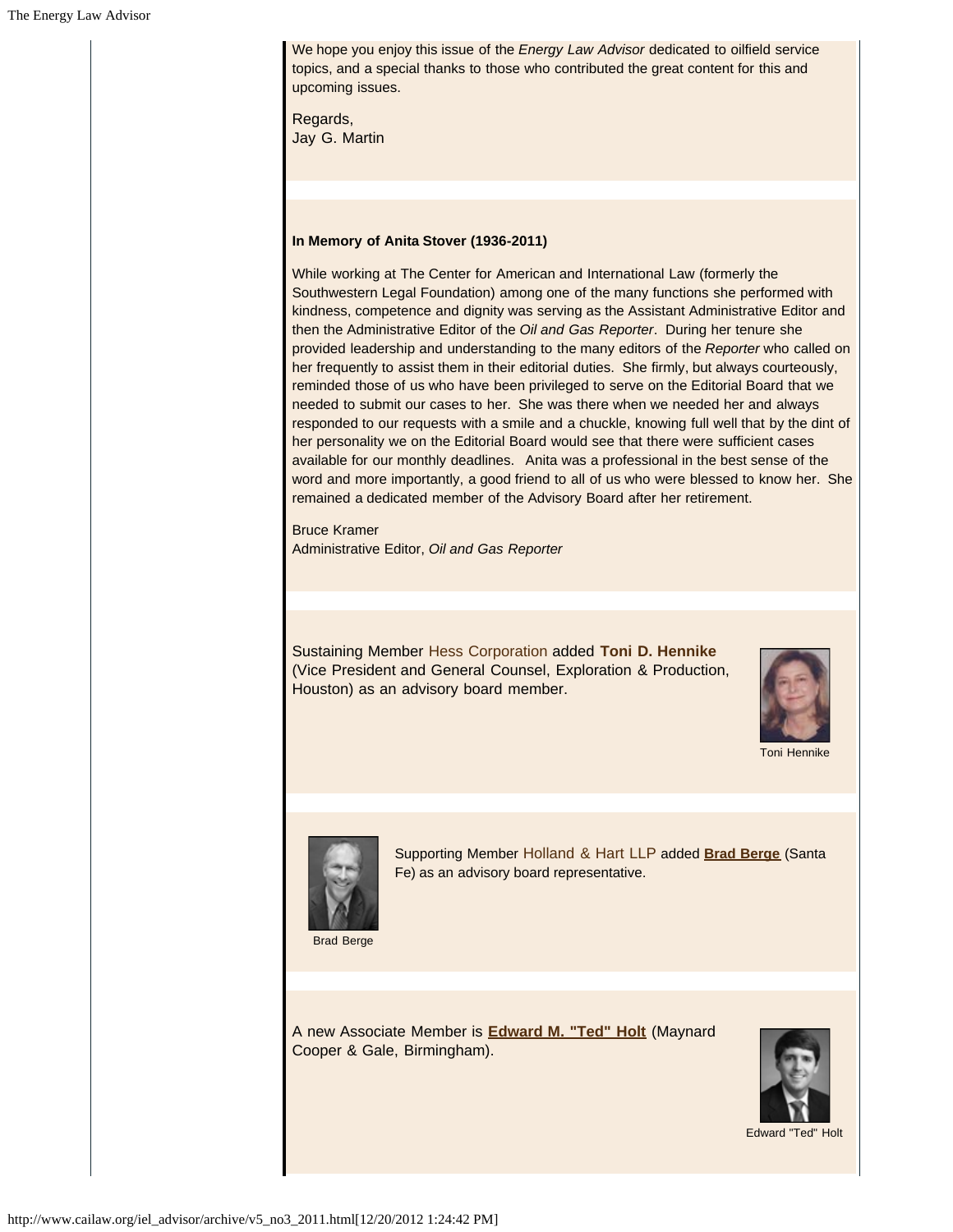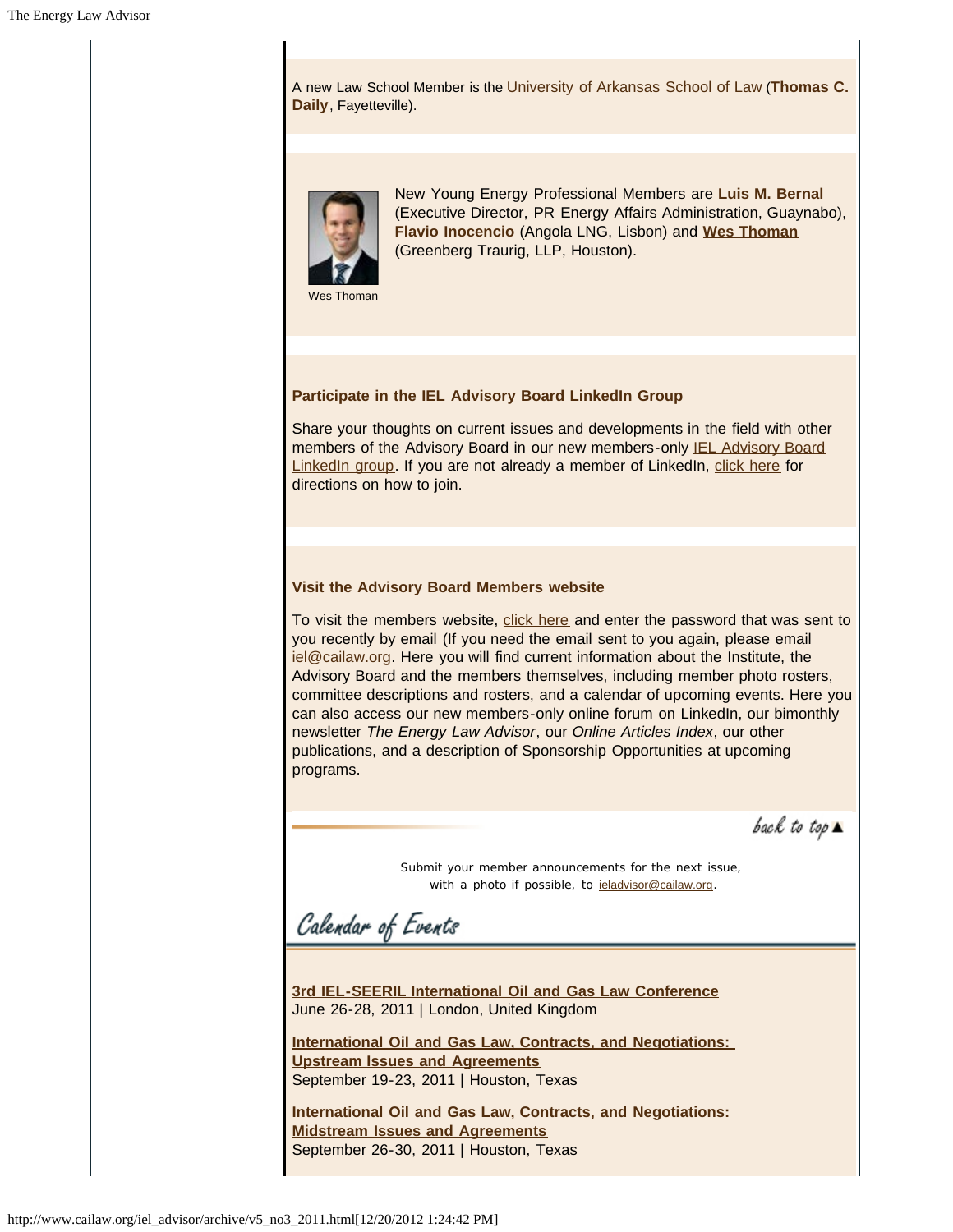| 2nd Conference on the Law of Shale Plays<br>September 7-8, 2011   Ft. Worth, Texas                 |                              |
|----------------------------------------------------------------------------------------------------|------------------------------|
| <b>Oilfield Services Law Conference</b><br>October 10, 2011   Houston, Texas                       |                              |
| <b>Oil and Gas Law Short Course</b><br>October 17-21, 2011   Westminster, Colorado                 |                              |
| 10th Annual Energy Litigation Conference<br>November 3, 2011   Houston, Texas                      |                              |
| 2nd International Offshore Oil & Gas Law Conference<br>December 7-8, 2011   New Orleans, Louisiana |                              |
| 63rd Annual Oil & Gas Law Conference<br>February 16-17, 2012   Houston, Texas                      |                              |
|                                                                                                    | back to top $\blacktriangle$ |
| © Copyright 2011 - All Rights Reserved<br>www.cailaw.org/iel                                       |                              |

**To ensure that you continue to receive the Energy Law Advisor and its E-Lerts, please add ieladvisor@cailaw.org to your safe sender list or address book today. To discontinue receiving these, please reply to this email with UNSUSCRIBE in the subject line, or email us.**

**Please feel free to forward The Energy Law Advisor newsletter and its E-Lerts to an interested colleague.**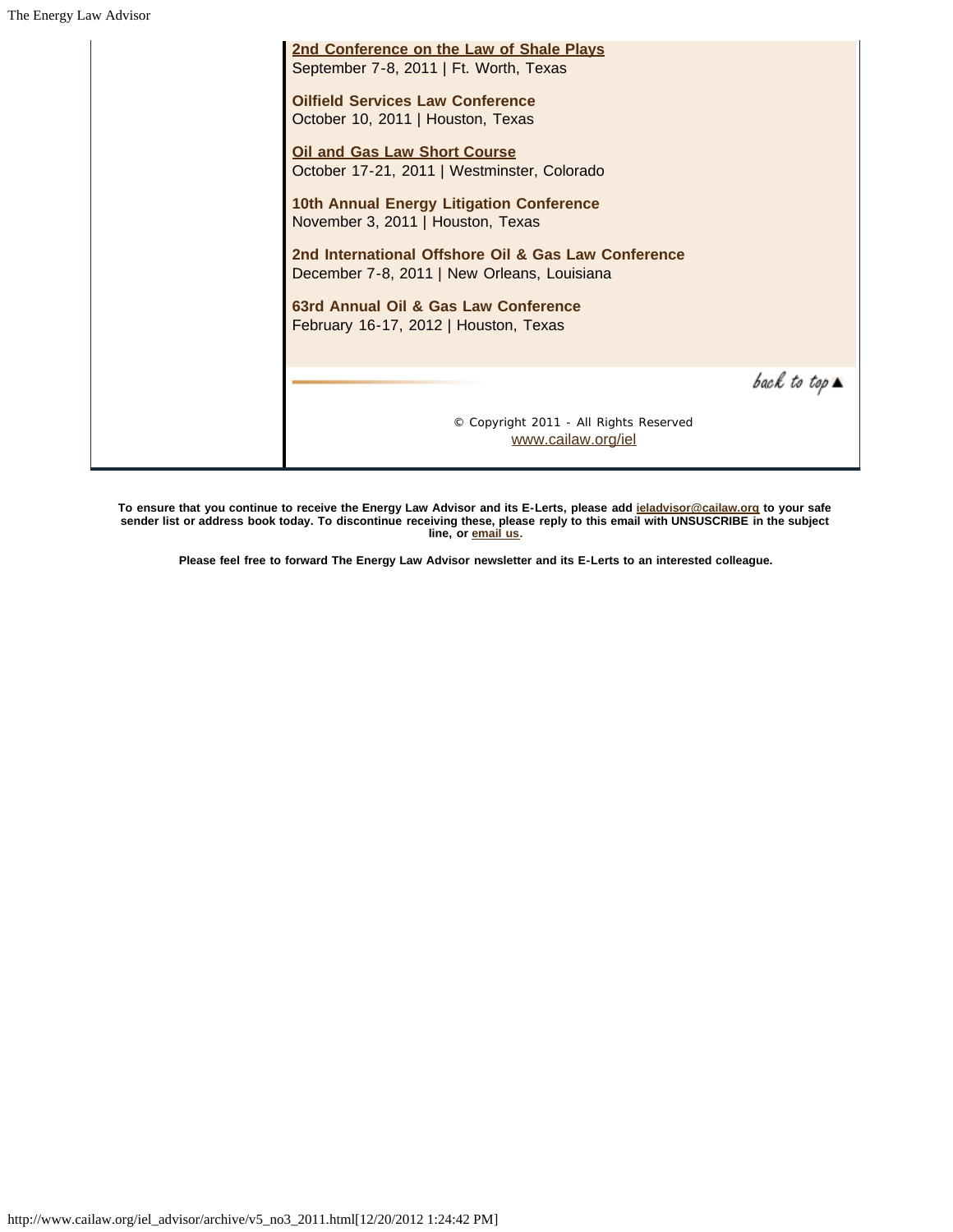

*The Brits Are Coming: Is Your Compliance Program Ready for the Bribery Act?* Submitted by: Ryan D. McConnell, Jeffery B. Vaden, and Katharine Southard

On July 1, 2011—three days before Independence Day—a number of U.S. companies will become subject to the UK Bribery Act. The act prohibits companies carrying on business in the United Kingdom from engaging in (a) commercial bribery, (b) bribery of foreign public officials (including employees of public enterprises), and (c) failure to prevent (a) or (b). The UK Bribery Act subjects companies to unlimited fines and individuals to up to ten years in prison. UK authorities have maintained that a "common sense approach" will prevail when evaluating whether companies have a "demonstrable business presence" in the UK for purposes of subjecting them to the act. For instance, having a UK subsidiary does not necessarily mean that a parent company is "carrying on business" in the UK, so long as that subsidiary acts independently of its parent or other group companies. Although UK courts will ultimately determine jurisdiction, any company that "carr[ies] on business or part of a business" in the UK may face criminal charges for failure to prevent bribery by an employee or agent acting on its behalf—the only defense available to a company is having "adequate procedures."

On March 30, 2011, the UK's Ministry of Justice, the Director of Public Prosecutions, and the Director of the Serious Fraud Office issued guidance on how the act will be enforced and six principles an organization can take to ensure its compliance program meets the "adequate procedures" defense. The six "adequate procedures" principles echo the guidance in the U.S. Sentencing Guidelines as set forth below:

| UK Bribery Adequate Procedures Six Principles                                                                                                                                                                                                                                                                                                                                                                                                                                             | <b>U.S. Sentencing Guidelines Seven Elements in</b><br>$\S 8B2.1(b)$                                                                                                                                                                                                                                                                          |
|-------------------------------------------------------------------------------------------------------------------------------------------------------------------------------------------------------------------------------------------------------------------------------------------------------------------------------------------------------------------------------------------------------------------------------------------------------------------------------------------|-----------------------------------------------------------------------------------------------------------------------------------------------------------------------------------------------------------------------------------------------------------------------------------------------------------------------------------------------|
| (1) Proportionate Procedures: Company must have<br>procedures for preventing bribery by associated<br>persons proportionate to the bribery risks faced and<br>to the nature, scale, and complexity of the business'<br>activities.                                                                                                                                                                                                                                                        | (1) Company must establish compliance standards<br>and procedures that are reasonably capable of<br>reducing the prospect of criminal conduct.<br>(6) Company must consistently enforce compliance<br>standards with appropriate disciplinary mechanisms.                                                                                     |
| (2) Top level commitment: A company's top-level<br>management must be committed to preventing<br>bribery by associated persons and to fostering a<br>company culture in which bribery is unacceptable.<br>This should include (1) top-level internal and<br>external communication of company's zero-tolerance<br>approach to bribery; and (2) top-level involvement in<br>developing anti-bribery procedures.                                                                            | (2) Company must assign specific high-level<br>personnel the oversight responsibility for company<br>standards and procedures.<br>(3) Company must use due care not to delegate<br>substantial discretionary authority to individuals<br>whom the organization knows, or should know, have<br>the propensity to engage in illegal activities. |
| Risk Assessment: Top level management should<br>assess the nature and extent of its exposure to<br>potential external and internal risks of bribery on its<br>behalf by associated persons. The assessment<br>should be periodic, informed, and documented. Risk<br>assessment procedures should be proportionate to<br>the company's size and to the nature, scale and<br>location of its activities. This should include: (i)<br>country risk; (ii) sector risk; (iii) transaction risk | (5) Company must take reasonable steps to achieve<br>compliance with company standards, e.g., by<br>utilizing monitoring and auditing systems designed to<br>detect criminal conduct by employees and by having<br>in place a reporting system for employees to report<br>suspected misconduct.                                               |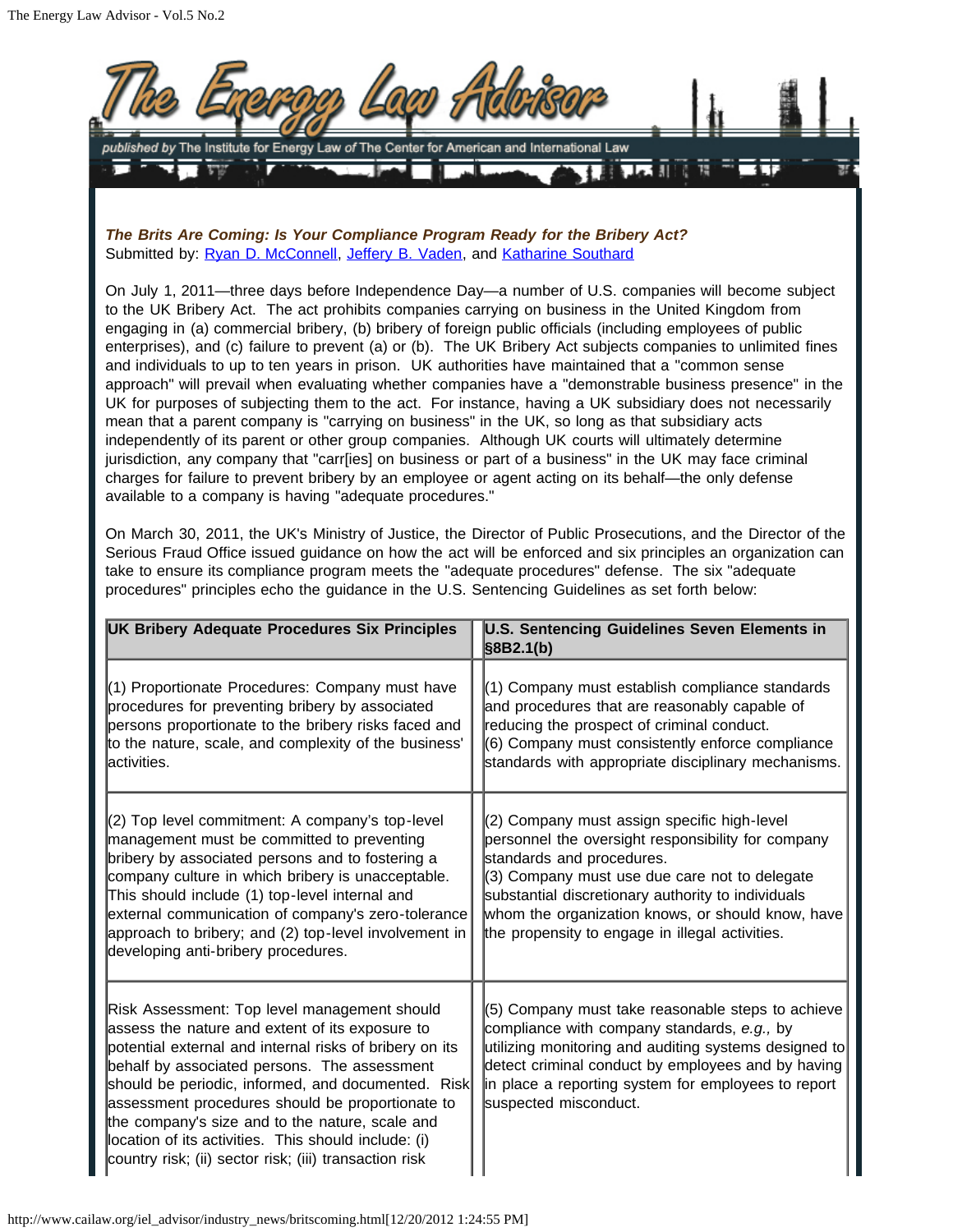| higher risk transactions include government<br>purchasing and charitable and political contributions);<br>(iv) business opportunity risk (higher with projects<br>that have high-value, that involve many<br>intermediaries, or that lack a clear legitimate<br>objective); and (v) business partnership risk<br>(relationships with third parties who interact with<br>foreign officials involve greater risk).                                                                                                                           |                                                                                                                                                                                                                                                                                                                                                                                                                                                                                                                                   |
|--------------------------------------------------------------------------------------------------------------------------------------------------------------------------------------------------------------------------------------------------------------------------------------------------------------------------------------------------------------------------------------------------------------------------------------------------------------------------------------------------------------------------------------------|-----------------------------------------------------------------------------------------------------------------------------------------------------------------------------------------------------------------------------------------------------------------------------------------------------------------------------------------------------------------------------------------------------------------------------------------------------------------------------------------------------------------------------------|
| Due diligence: Businesses should apply a<br>proportionate and risk-based approach in performing<br>due diligence on parties who perform or will perform<br>services for or on behalf of the company, in order to<br>mitigate identified bribery risks.                                                                                                                                                                                                                                                                                     | (5) Company must take reasonable steps to achieve<br>compliance with company standards, e.g., by<br>utilizing monitoring and auditing systems designed to<br>detect criminal conduct by employees and by having<br>in place a reporting system for employees to report<br>suspected misconduct.                                                                                                                                                                                                                                   |
| Communication: A company should ensure that its<br>bribery prevention policies and procedures are<br>embedded and understood throughout the company<br>through internal and external communication,<br>including training (tailored to risks associated with<br>particular positions), that is proportionate to the risks<br>it faces.                                                                                                                                                                                                     | (4) Company must effectively communicate company<br>standards and procedures to all employees, e.g.,<br>through employee training programs.                                                                                                                                                                                                                                                                                                                                                                                       |
| Monitor and Review: A company should monitor and<br>review procedures designed to prevent bribery by<br>associated persons and make improvements where<br>necessary. A company should monitor and adjust<br>controls required to mitigate changing bribery risks.<br>In addition to regular monitoring, a business may<br>choose to review its procedures in response to<br>certain events, including governmental changes in<br>countries in which it operates or the occurrence of a<br>possible bribery incident involving the company. | (5) Company must take reasonable steps to achieve<br>compliance with company standards, e.g., by<br>utilizing monitoring and auditing systems designed to<br>detect criminal conduct by employees and by having<br>in place a reporting system for employees to report<br>suspected misconduct.<br>(7) After an offense has been detected, company<br>must take all reasonable steps necessary to<br>respond to the offense and prevent similar offenses,<br>e.g., through modification or revision of the<br>compliance program. |

One area of concern that the guidance mitigates is "bona fide hospitality and promotional, or other business expenditure which seeks to improve the image of a commercial organisation, better to present products and services, or establish cordial relations." The guidance makes clear that the purpose of the act is not to criminalize such expenditures. Rather, to constitute a bribe under the UK law, there must be an intention for the benefit or advantage "to influence the official in his or her official role and thereby secure business or a business advantage" and "sufficient connection between the advantage and the intention to influence." Examples of permissible entertainment expenses under the act include Wimbledon or Grand Prix tickets, flight/accommodations to demonstrate product if not a sham trip, the provision of airport to hotel transfer services to facilitate an on-site visit, or dining and tickets to an event, fine dining, or attendance at baseball match (whatever that may be).

The guidance provides less comfort for companies on the issue of facilitation payments. Unlike the FCPA, the UK Bribery Act has no exception for facilitation payments that are paid to induce a government official into performing an action that is required by law, such as paying for police protection or for expediting a visa at a point of entry. According to the guidance, large payments or a pattern of payments favors prosecution, while small payments by a vulnerable payer, made pursuant to a company's compliance policy and selfreported, are not likely to merit charges. The authors have reviewed forty oil and gas company Codes of Conduct and the majority of those codes fail to address this concern. Indeed, only fifteen of the forty Codes of Conduct mentioned facilitation payments. Of those fifteen, only two completely prohibited facilitation payments in the absence of an imminent threat to the health safety or welfare of an employee, family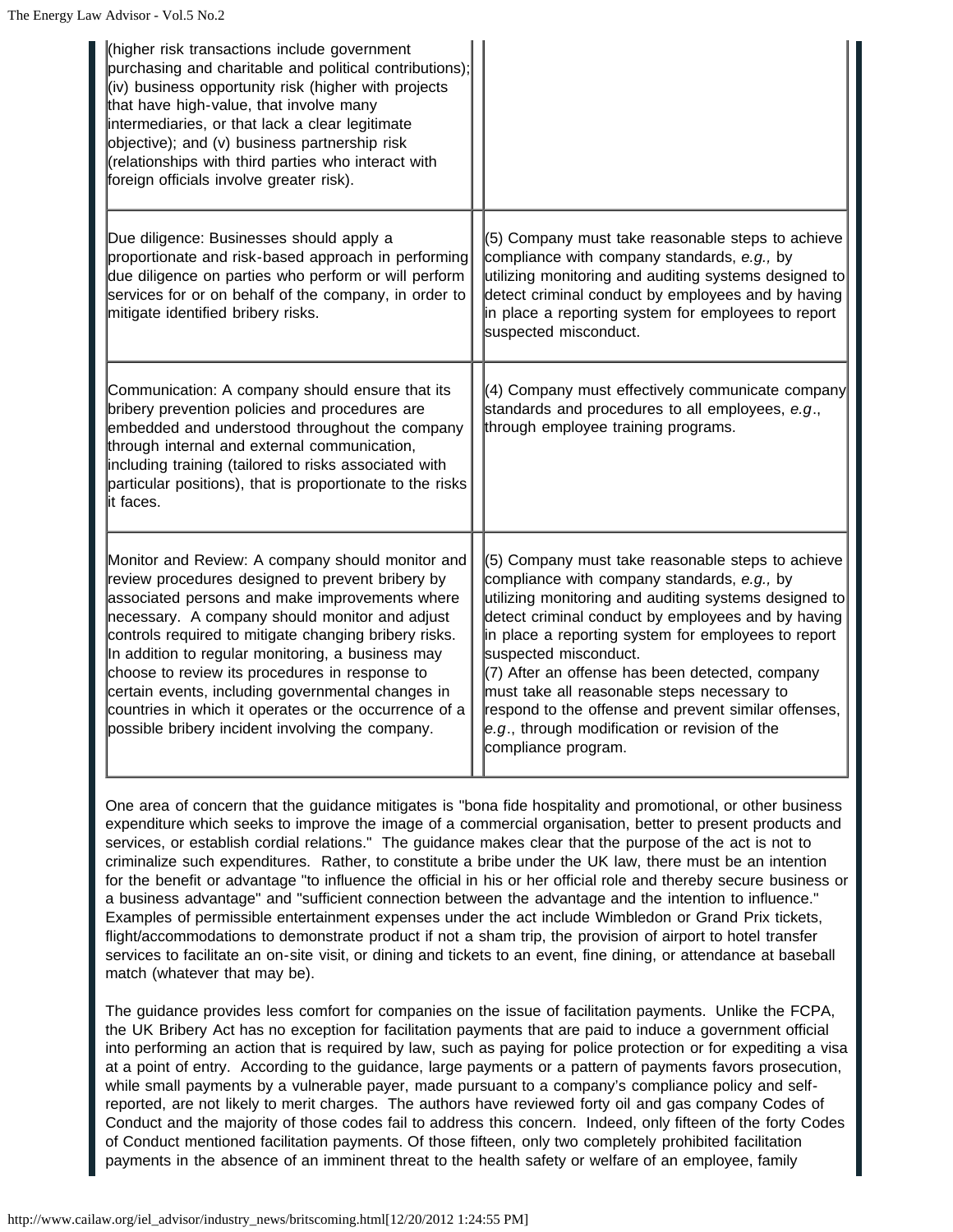member or co-worker. Only seven out of the fifteen codes that mentioned facilitation payments noted that facilitation payments may be illegal under the local laws of certain countries. And only ten of those fifteen codes mentioned/emphasized the importance of properly recording facilitation payments in company books and records.

The guidance notes that there is no one size fits all compliance policy, so application of the principles varies depending on the company. In the next few months, however, every company subject to the UK Bribery Act should ensure that their compliance policies adequately address not only bribery of foreign officials but commercial bribery as well. In addition, companies subject to the UK law should ensure their policies on facilitation payments address the prohibition in the UK law.

Ryan McConnell and Jeff Vaden are former federal prosecutors in Houston, Texas. Jeff is a partner at Bracewell and Giuliani LLP. Ryan is a partner at Haynes and Boone, LLP. Both advise clients on corporate compliance issues as well as defend companies under civil and criminal investigation by U.S. or foreign governments. Katharine Southard is an associate at Haynes and Boone, LLP.

*back to The Energy Law Advisor Archive*

To ensure that you continue to receive this quarterly newsletter, add jeladvisor@cailaw.org to your safe sender list or address book today. To discontinue receiving this newsletters, please reply to this email with **UNSUSCRIBE** in the subject line, or **email us**.

Please feel free to forward The Energy Law Advisor newsletter to an interested colleague.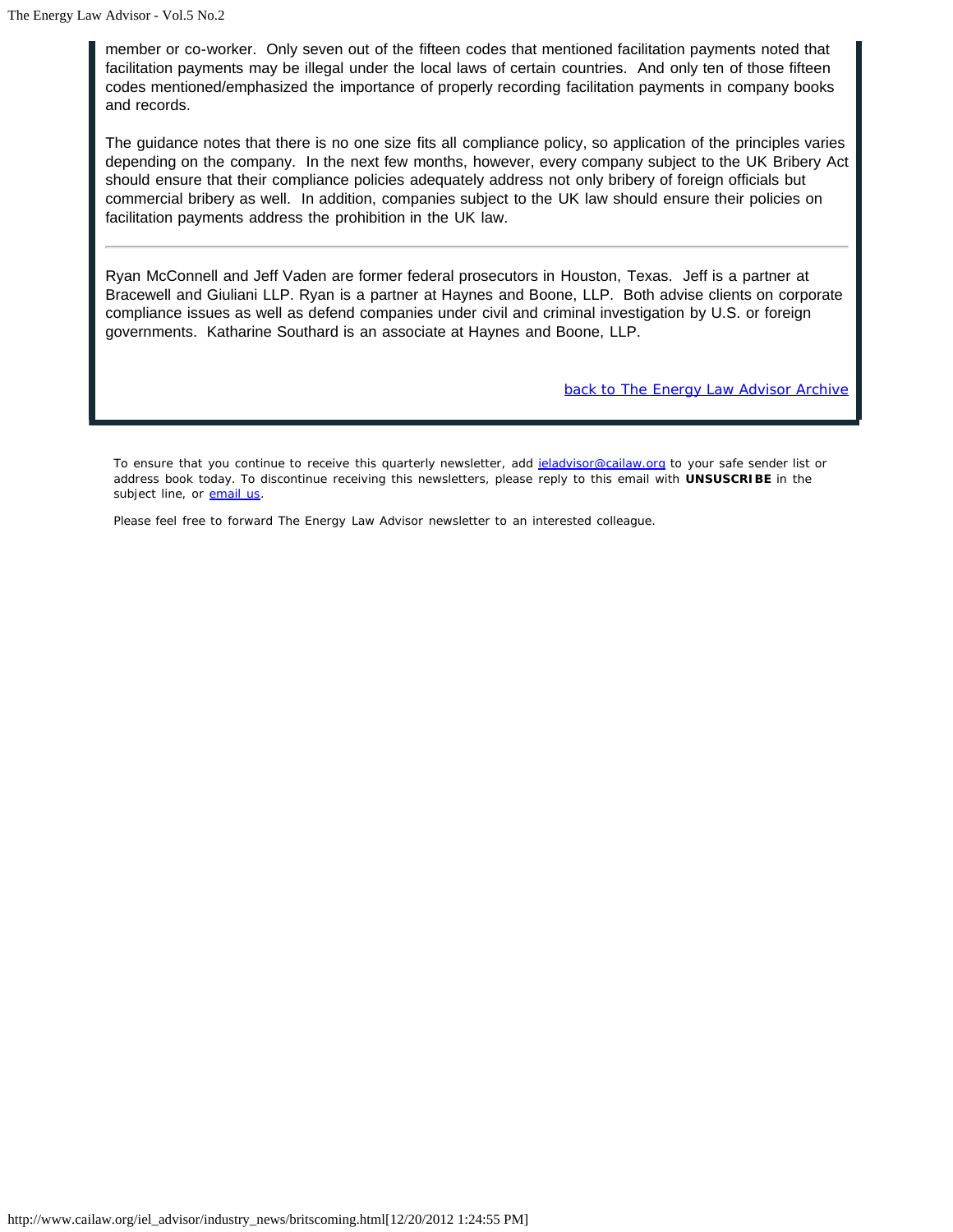

<span id="page-8-0"></span>*The Dangers of Overlooking the "Miscellaneous" Section of the Contract* Submitted by: Steven Harris and Amanda Dodds**[1](#page-13-0)**

With some regularity, oilfield service companies and their customers (and, for that matter, parties in virtually any type of commercial transaction) find themselves substantially dependent in any contract dispute on terms in the "Miscellaneous" section in the back of the contract, where many of the non-commercial clauses typically reside. Some of these "back of the contract" non-commercial provisions can have a material impact on dispute resolution; they often govern who will hear a dispute, what type of dispute mechanism will be employed, what law will govern the dispute, and what remedies will be available to the prevailing party. In this short article, we address three of the more fundamental "back of the contract" issues that drafters and negotiators should consider: (i) choices of law and venue, (ii) arbitration agreements, and (iii) contractual limitations of remedies.

# **I. Choice of Law Versus Choice of Venue or Forum.**

Commercial parties often focus on the "choice of law" election as an important element of the transaction; however, they may overlook the distinction between "choice of law" elections and venue or forum selection decisions of equal importance. Parties sometimes conflate these very separate concepts in a single paragraph (or, worse yet, a single sentence) that may easily yield no clear elections, conflicting indications of the parties' intent, or worst of all – unenforceable elections. Unintended consequences of inconsistent or incomplete provisions for these issues can thus impact the parties' original bargain dramatically.

To facilitate the parties' commercial aims, negotiators and drafters should consider three issues when drafting or negotiating provisions for choices of law and choices of venue or forum:

> A. the need for some reasonable connection between the chosen law and the parties or the project;

B. the need for a distinct forum/venue selection clause that is reasonable in the circumstances; and

C. the impact of contractual elections on their exposure to claims by thirdparties such as subcontractors, vendors, landowners, or bystanders.

# **A. Choice of Law**

Generally speaking, a "choice of law" election determines the substantive law governing disputes arising in connection with any of the transaction(s) controlled by the contract. But choice of law provisions do not typically govern procedural law applicable to these disputes, nor do they affect the forum or venue in which such disputes will be heard. Nevertheless, choice of law elections are integral to interstate and international transactions, such as multi-state and multi-national oil field services and rental agreements, because a clear election of governing substantive law provides important certainty in predicting how legal issues are likely to be decided. Choice of law provisions are particularly important in the oil and gas industry. While some jurisdictions' natural resources laws are well-developed, the laws of other jurisdictions (particularly in developing nations and states experiencing recent booms in shale gas production) may not be as welldefined. Parties should consider the differences between the substantive law chosen in these types of agreements and that which exists in any jurisdiction in which a new project is to be located. Issues can rage from enforceability of particular clauses to the implied duties of various parties in a particular setting. Potential problems can arise when legal duties and rights (and the interaction of local law and contract terms) are not well understood at the outset. Examples may include the absence or presence of particular operator duties, the rights of non-operating working interest parties, the degree to which landowners may be third-party beneficiaries to operating and service agreements, the ability of parties to limit or specify remedies and indemnities, the relevant third-party liabilities that may face project participants, and the impact of local regulation on the project.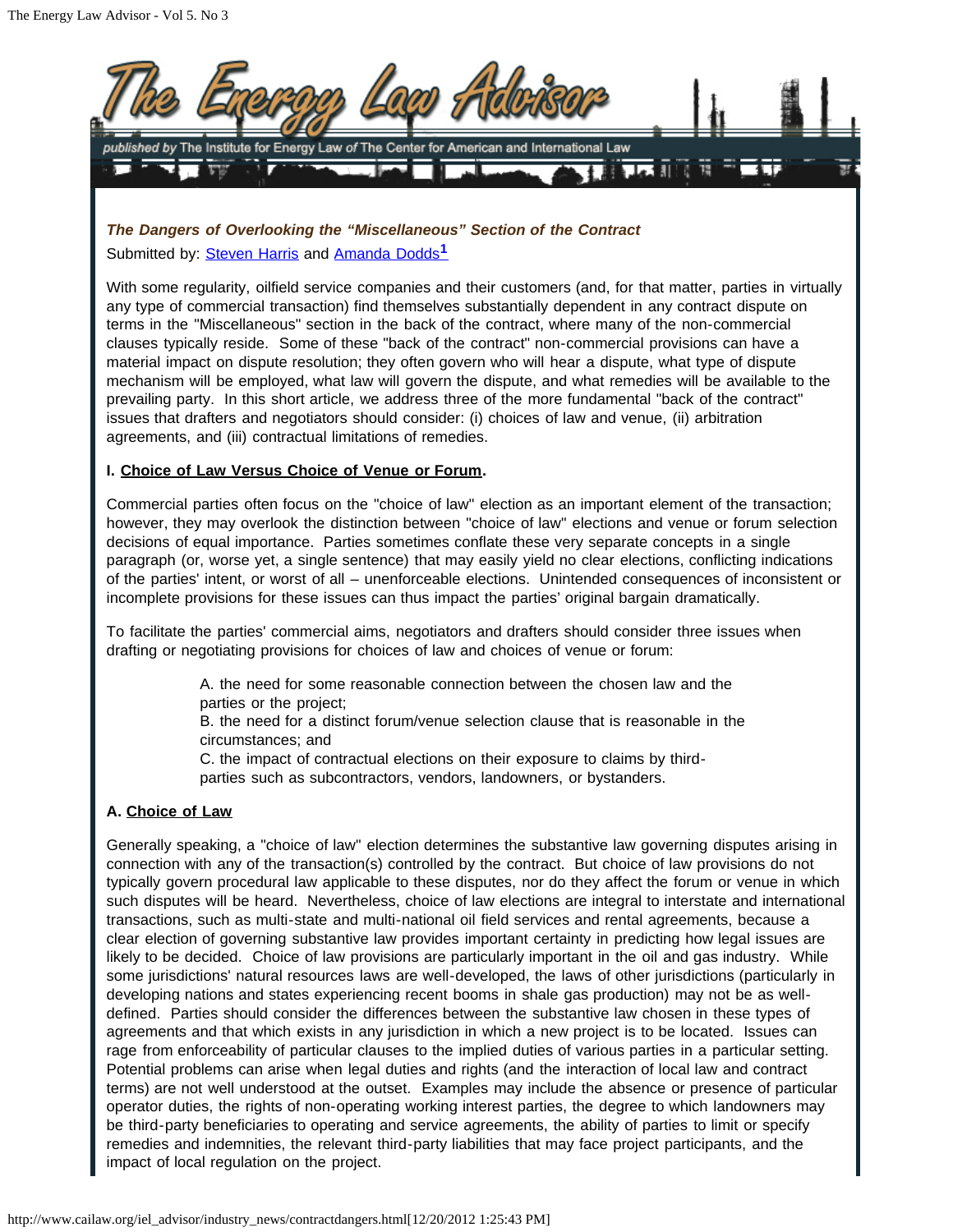However, choice of law provisions do not live in a vacuum and they must be accompanied by compatible decisions about choice of venue or forum because it is often the case that the venue or forum selected by the parties for their disputes is not in the jurisdiction whose substantive law is to be applied. If the courts of the selected venue or forum are unfamiliar with or hostile to the substantive law selected by the parties, misapplication of the relevant substantive law can undermine the original choice of law and distort or destroy the commercial aims of the parties.

Indeed, the limits of a substantive "choice of law" election can be impacted by the construction and enforcement of the provision itself in later litigation. In determining whether the choice of law provision is valid, the procedural law *of the forum* may override the selected substantive law. For example, federal choice of law rules dictate that federal courts should honor the parties' choice of law unless the state has no substantial relationship to the parties or the transaction or the state's law conflicts with the fundamental purpose of the federal law. *Champion v. ADT Sec. Servs., Inc.*, No. 2:08-CV-417-TJW, 2010 U.S. Dist. Lexis 121012, at \*11 n.1 (E.D. Tex. Nov. 15, 2010). In diversity cases, a federal court must follow the choice of law rules of the forum state*. Int'l Interests, L.P. v. Hardy*, 448 F.3d 303, 306 (5th Cir. 2006); *Verdine v. Ensco Offshore Co.*, 255 F.3d 246, 250-54 (5th Cir. 2001).

Texas follows a similar "no relationship" test $\frac{2}{2}$  $\frac{2}{2}$  $\frac{2}{2}$ . Under Texas law:

the parties' freedom to choose what jurisdiction's law will apply . . . [is not] unlimited. They cannot require that their contract be governed by the law of a jurisdiction which has no relation whatever to them or their agreement. And they cannot by agreement thwart or offend the public policy of the state the law of which ought otherwise to apply.

<span id="page-9-0"></span>*Hardy*, 448 F.3d at 307 (citing *DeSantis v. Wackenhut Corp.*, 793 S.W.2d 670, 677 (Tex. 1990). In order to effect this policy, Texas has adopted Section 187 of the Restatement (Second) of Conflict of Laws. The resulting rule is explained in *Newby v. Enron Corp.* where the U.S. district court sitting in Texas held that the New York choice of law provision was unenforceable under Texas law, as New York did not have a substantial relationship to the parties or the transaction. *Newby v. Enron Corp. (In re Enron Corp. Secs., Derivative & "ERISA" Litig.)*, 391 F. Supp. 2d 541, 585 (S.D. Tex. 2005). The court held that despite the presence of several interpleader defendants and possibly one outside director domiciled in New York and a settlement meeting having taken place there, New York had no significant relationship to the parties or the agreement in issue, and the contractual choice of law election was therefore unenforceable. *Id*.

Finally, in addition to the impact of local procedural law, consideration must be given by drafters to the fact that contractual choice of law provisions may be subject to preemption by local substantive law where the project may be located or where claims arise. A jurisdiction may determine that public policy requires application of local law irrespective of contractual elections to the contrary. If that forum has a substantial relationship to the project or parties,the supervening local law may be applied, even if the litigation arises elsewhere.

A common example of when a choice of law provision could be preempted by local law is in the case of risk shifting provisions, such as indemnity clauses in oil field services agreements. When the choice of law selected differs from the location of the well, there is a risk that the public policy, or anti-indemnity statute, of the state in which the well is located will override the contractual choice of law provision. For example, the Fifth Circuit has held that choice of law and indemnity provisions in master services agreements are void and unenforceable under Louisiana public policy set forth in the Louisiana Oilfield Indemnity

<span id="page-9-1"></span>Act.[3](#page-13-2) *Verdine*, 255 F.3d at 250-54 (maritime choice of law was held to be void); *Roberts v. Energy Dev. Corp.*, 235 F.3d 935,943-44 (5th Cir. 2000) (Texas choice of law provision was held to be void); *Matte v. Zapata Offshore Co.*, 784 F.2d 628, 631 (5th Cir. 1986) (maritime choice of law was held to be void). Likewise, when work is to be performed in the outer continental shelf, the federal public policy expressed in the Outer Continental Self Lands Act may require the application of the substantive law of the state adjacent to the shelf. *See Roberts*, 235 F.3d at 938 n.1.; *Matte*, 784 F.2d at 631.

# **B. Forum or Venue Selection**

<span id="page-9-2"></span>Unlike choice of law elections, forum selection clauses, especially in international agreements, are generally enforceable under U.S. federal law $<sup>4</sup>$  no matter what forum is selected by the parties. However, choices of</sup> "forum" and "venue" involve two distinct concepts. "Venue" is a procedural term of art in U.S. jurisdictions that is frequently called "locus" in other jurisdictions. It is the geographical location in which any litigation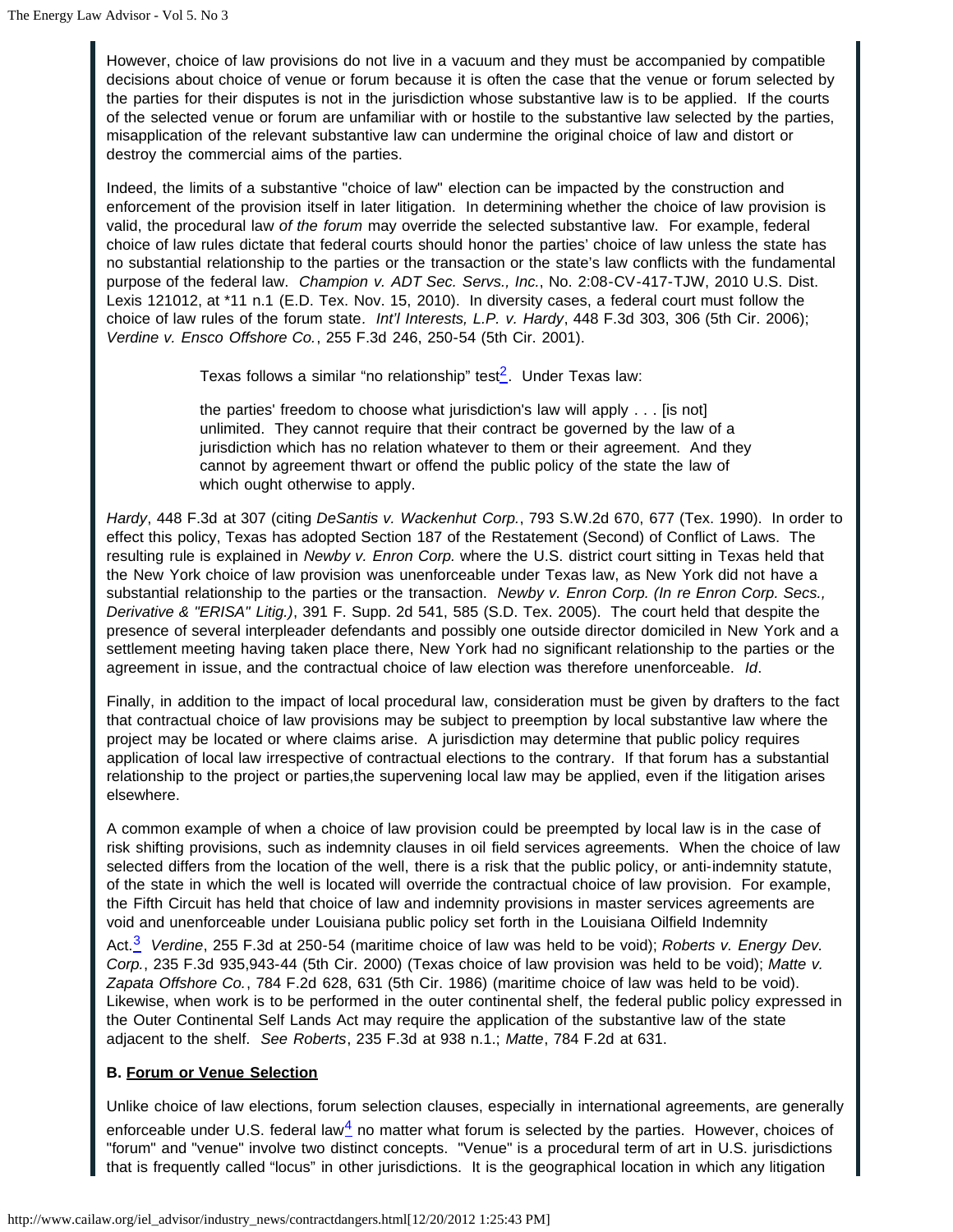arising in connection with the contract may be initiated. "Forum" can mean either "venue" or the type of court to which the parties are directed.

- <span id="page-10-0"></span>1. Geographical forum or venue elections. The United States Supreme Court has held that a freely negotiated forum selection clause "unaffected by fraud, undue influence, or overweening bargaining power should be given full effect." *M/S Bremen v. Zapata Off-Shore Co.*, 407 U.S. 1, 12-13 (1972). A party resisting enforcement of a forum selection clause bears a "heavy burden of proof." *Ginter v. Belcher, Prendergast & Laporte*, 536 F.3d 439, 441 (5th Cir. 2008). A forum selection clause should be upheld unless the party opposing its enforcement can show that the clause was unreasonable. *Id.* The Fifth Circuit has held that a forum selection clause is unreasonable if: (1) the incorporation of the forum selection clause into the agreement was the product of fraud or overreaching<sup>[5](#page-13-4)</sup>; (2) the party seeking to escape enforcement will for all practical purposes be deprived of his day in court because of the grave inconvenience or unfairness of the selected forum $\frac{6}{5}$  $\frac{6}{5}$  $\frac{6}{5}$ ; (3) the fundamental unfairness of the chosen law will deprive the plaintiff of a remedy<sup>[7](#page-13-6)</sup>; or (4) enforcement of the forum selection clause would contravene a strong public policy of the forum state<sup>[8](#page-14-0)</sup>. *Haynsworth v. The Corp.*, 121 F.3d 956, 963 (5th Cir. 1997) (citing *Carnival Cruise Lines, Inc. v. Shute*, 499 U.S. 585, 595 (1991); *M/S Bremen v. Zapata Off-Shore Co.*, 407 U.S. 1, 12-13, 15, 18). Thus, absent extraordinary circumstances, a forum selection clause in a bargained for exchange between sophisticated parties will be enforced.
- <span id="page-10-3"></span><span id="page-10-2"></span><span id="page-10-1"></span>2. "Judicial" forum selection. Separate from the choice of geographical venue or forum is the potential election of one or more judicial forums within a particular legal system. In some jurisdictions, there may only be one type of court; however, in many there are state or local courts and federal or national courts that operate separately. It is critical to understand the court system of the state or nation in which a selected venue or forum may be located.

It is also critical to avoid elections of judicial forums which are incapable of hearing the dispute. Selecting a specific judicial forum that lacks subject matter jurisdiction as the exclusive forum for any dispute will make the election unenforceable. For example, U.S. district courts are not clothed with general jurisdiction; they are courts of specific jurisdiction and the maximum constitutional bounds of federal courts' subject-matter jurisdiction is defined by the United States Constitution and the Congressional enabling statutes and are not subject to contractual modification. *See Christianson v. Colt Indus. Operating Corp.*, 486 U.S. 800, 818 (1988). Merely selecting a federal forum does not confer subject matter jurisdiction on the court. *Quicksilver Resources, Inc. v. Eagle Drilling, LLC*, No. H-08-869, 2008 U.S. Dist. Lexis 58896, at \*21, n.8 (S.D. Tex. Aug. 1, 2008); *Barnes v. JCO Ecommerce, L.P.*, No. 3:05-CV-1239-D, 2004 U.S. Dist. Lexis 12484, at\*2 (N.D. Tex. July 2, 2004). Therefore, if a federal court is specified and that court does not have subject matter jurisdiction, then the forum selection clause cannot be enforced. *See Quicksilver*, 2008 U.S. Dist. Lexis 58896, at \*21, n.8.

Likewise, if the forum selection clause specifies a forum that does not exist, for example, the "High Court of New York," then the clause is unenforceable. *BP Marine Ams. v. Geostar Shipping Co. N.V.*, No. 94-2118 SECTION: E/4, 1995 U.S. Dist. LEXIS 3764, at \*11 (E.D. La. Mar. 22, 1995).

Additionally, when the parties fail to distinguish between geographical venue and a choice of judicial forum, or needlessly limit the venue in a way that conflicts with the organization of the desired judicial forum, the results can deprive the parties of their intended bargain. For example, a forum selection clause providing for venue *"in"* a specific U.S. county (as opposed to a designated court, such as federal district and division) provides a geographic forum, allowing the parties to elect between the alternative forums in federal and state court. *Alliance Health Group LLC v. Bridging Health Options LLC*, 553 F.3d 397, 399-400 (5th Cir. 2008). But this election may not permit the litigation to proceed in federal court, despite an express election to that effect. If no U.S. District Court is physically located within the designated county, then the clause is ineffective. *Alliance*, 553 F.3d at 399-400. This oversight will be construed as an election to proceed exclusively in the state court located in that county and results in a waiver of the parties' right to remove the action to federal court. *Collin County, Tex. v. Siemens Bus. Servs., Inc.*, 250 Fed. Appx. 45, 52 (5th Cir. 2007). A similar result occurs if the parties designate the courts *"of"* Texas or a specific county. Since U.S. district courts are not courts "of" a state, the language will be construed to mandate litigation in the state court system selected. *Alliance,* 553 F.3d at 400.

# **C. Impact of Contractual Elections on the Parties' Exposure to Claims by Third-Parties**

Finally, consideration must be given to the fact that third-party litigants can sometimes foil the best-laid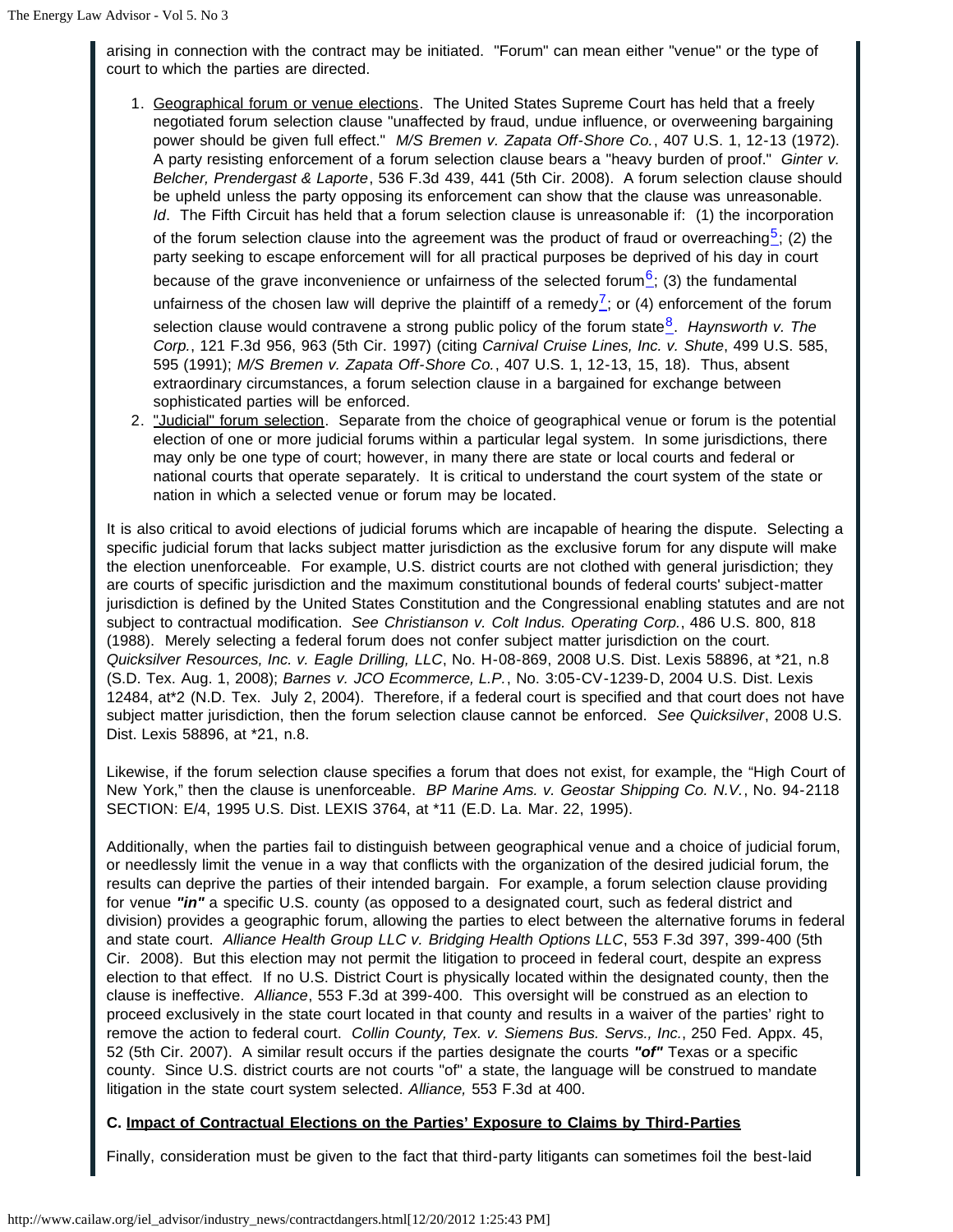plans of the contract parties by initiating litigation in jurisdictions or courts, and under governing laws, any of which may be different from those selected by the parties – or even highly unfriendly to one or more of the contract parties. Compelled joinder or consolidation of multiple cases or parties (contract parties and non-parties) may also limit or prevent application of contractual choice of law and choice of forum provisions if the third-party claims predominate. This issue highlights the importance of negotiating consistent "back-to-back" contract terms in any setting, such as an oil or gas project, where multi-tier contracts often exist.

#### **II. Impact of Arbitration Agreements on Contractual Rights and Duties of the Parties (For Better or Worse).**

An arbitration agreement within a larger commercial contract is generally treated by courts enforcing or construing the arbitration agreement as a free-standing contract within the larger commercial contract; however, their impact on the larger commercial agreement can be profound and unforeseen. If the arbitration mechanism does not fit the commercial needs of the parties, it can frustrate or distort the parties' ability to reap the benefits (or limit the exposure) to which they agreed in the transaction. And because arbitrators' jurisdiction is largely a creature of the arbitration agreement, ill-fitting or unclear arbitration provisions can defeat the best intentions of the parties at the outset of the transaction.

For example, a highly particularized and strict arbitration agreement with detailed procedural and (frequently very short) temporal provisions can seem a means to assure efficient and inexpensive dispute resolution. In practice, however, detailed arbitration provisions almost always fail to fit the ultimate needs of the parties when a dispute arises. Arbitral rule-making bodies therefore generally provide a reasonable amount of discretion for arbitrators to modify schedules, permit discovery or consider evidence as they deem appropriate – precisely because rigid and detailed pre-dispute rules are so frequently unhelpful. An example might be the difficulties associated with disputes among the working interest parties under a JOA subject to arbitration. Clients may want certainty, but the only certain outcome of highly formalized arbitration provisions is difficulty in application. Moreover, arbitration agreements frequently take a "one size fits all" approach – such that a technical dispute will be handled in the same manner as a commercial issue, despite the fact that the arbitrators' qualifications for each should be totally different. It makes no sense to have arbitrator-engineers deciding accounting issues or arbitrator accountants defining the prudent operator standard – yet parties frequently fail to consider whether a highly particularized arbitration provision may prove too cumbersome to administer in reality. It may be prudent to leave more flexibility in the arbitration agreement simply to afford the parties and the arbitrators more discretion to tailor the proceeding to the actual dispute. Besides, without that inherent flexibility in the arbitration agreement, courts are required to enforce arbitration provisions *as written* or not at all. Courts can interpret arbitration agreements but they cannot rewrite hopelessly defective or "pathological" arbitration agreements $\frac{9}{2}$  $\frac{9}{2}$  $\frac{9}{2}$ ; they can only refuse to enforce them.

<span id="page-11-0"></span>This unintended consequence of detail can be seen in efforts to enforce overly complex arbitrator qualification requirements that seem at the negotiation stage to assure that any panel will be composed of "experts" in the relevant field, capable of rendering a more predictable and rational outcome. In practice, the result is that it is simply impossible to seat a panel. First, overly detailed and narrow qualification requirements necessarily reduce the field and may make it impossible to find truly qualified and *neutral* arbitrators at all. Many industries are comprised of fairly small communities of lawyers, experts, and executives from which a panel of "experts" might be composed.

But the difficult goal of finding qualified arbitrator "experts" from a narrow body of candidates is often made wholly illusory by the effects of "expertise" on fact-finders. In contrast to the preferences of many clients, seasoned trial lawyers often hold the firm belief that "expertise" in the subject matter of a lawsuit or arbitration is not nearly as important as "expertise" in conducting efficient and fair trials or arbitrations. Indeed, substantive "expertise" in the industry or transaction in dispute can be (and often is) detrimental to the parties because the fact-finder is actually less than neutral. While an "expert" arbitrator may not favor one party over the other for personal reasons, they often reject or resist opinions, analysis, or data that conflict with their pre-existing beliefs about that for which they are "experts" in their own right. The best arbitrators are good judges, not "experts" in issues before them.

While arbitrator qualification criteria can be self-defeating, they are not entirely irrelevant. For example, an arbitrator should be familiar with the governing substantive law selected by the parties, as well as the type of legal system in which the parties wish to operate (and litigate). Thus, an arbitrator grounded in a civillaw system may not be inclined to conduct an arbitration in the same style that a common-law trained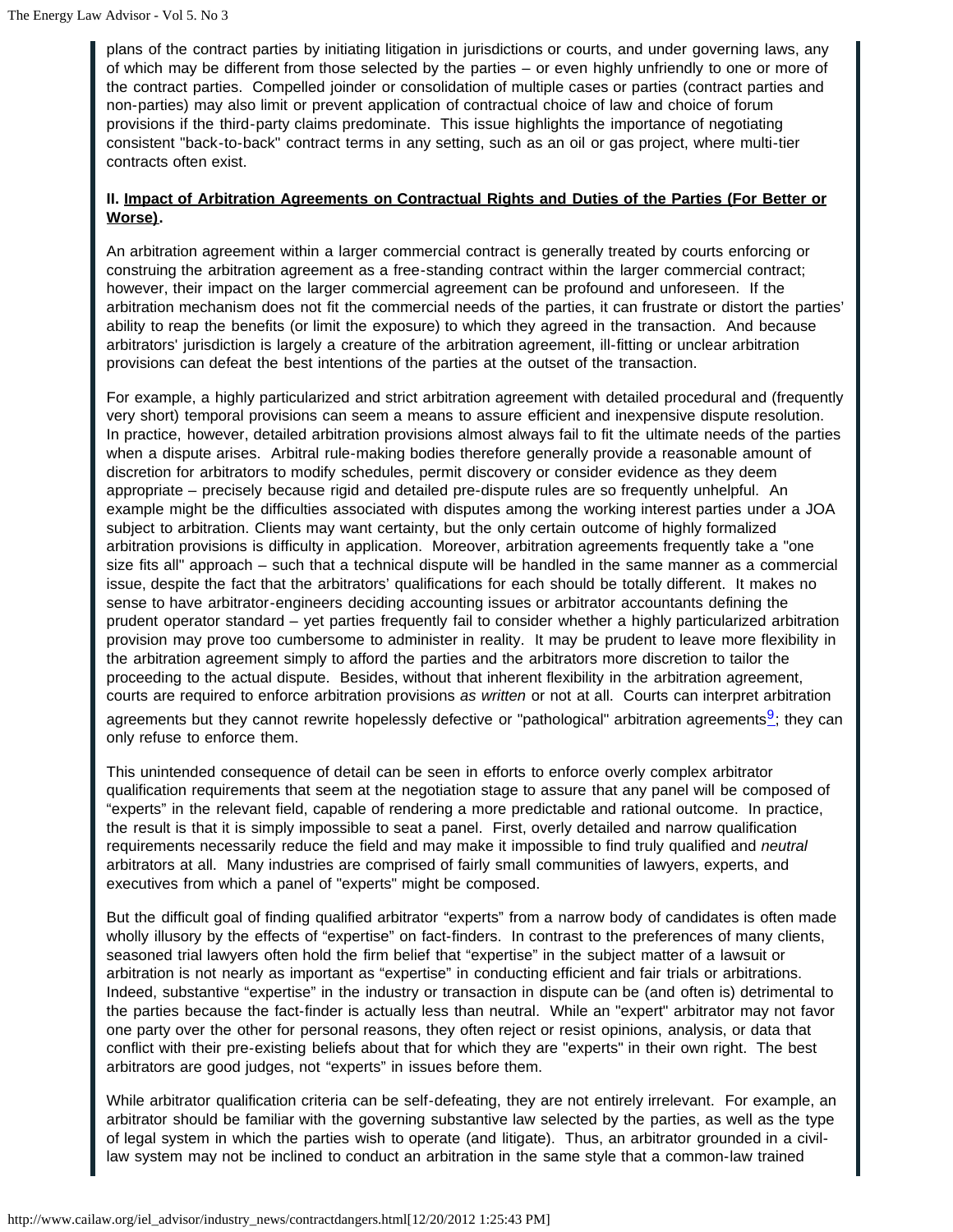arbitrator would. He or she may be much less inclined to permit pre-hearing discovery or permit crossexamination (especially of expert witnesses) of the type routinely conducted in common-law jurisdictions. Since arbitrators are not typically constrained to the rules of procedure provided by the jurisdiction from which the contracting parties have taken the governing substantive law for the transaction, it is important that the arbitrator(s) are comfortable with the type of hearing that the parties want to conduct.

Again, consideration of these issues at the negotiating stage can avoid a host of sometimes irreconcilable problems later when the parties are in litigation and no longer willing to agree on anything.

While a choice of law or venue election in a typical domestic service contract prompts the types of concerns noted above, an entirely different risk is presented by a failure to consider the ramifications of a designation for the seat of arbitration in an international agreement.

Situs of the hearings determines jurisdiction governing enforcement and review of the award – not choice of substantive law.

#### **III. Impact and Efficacy of Limitations of Remedies and Waivers of Certain Types of Damages.**

Parties often desire limitations of remedy clauses to cap their own exposure to claims from the counterparty. These can include wholesale waivers of consequential and punitive damages as well as specific limited remedies for particular types of breaches or disputes.

There are two fundamental issues to consider when drafting or negotiating limitations of remedy provisions. First, to be enforceable, they must provide the party subject to the limitation with a meaningful remedy for the type of breach in question. Thus, in Section 2.719 of the Uniform Commercial Code, provision is made for disregarding such contractual limits in transactions for the sale of goods whenever "circumstances cause an exclusive or limited remedy to fail of its essential purpose." That is, when a limited or exclusive remedy fails to provide a remedy, the limitation may be disregarded by the courts. Second, they must be written carefully to expressly provide that the prescribed limited remedy is exclusive. One should also consider the impact of contractually limited remedies provisions on the commercial aims of a transaction.

> A. "What goes around comes around." Most limitations of remedy provisions are bilateral, as they should be. Remember, however, that while it may be desirable to limit your own exposure to consequential or punitive damages in the abstract, it may not be prudent to limit your ability to obtain such damages from the counterparty. A side-effect of bilateral limited remedies is limited means to obtain relief for the other party's breach. Contractual waivers of consequential and punitive damages can make that decision much easier and cheaper for a party seeking a way out of an unfavorable contract. Most jurisdictions regard "mere breach" of contract – even if the breach is overtly intentional or strategic – as distinct from tort claims that might entitle the injured party to consequential or punitive damages.

> B. A limitation of remedies only goes as far as the contract goes – at best. Contractual limitations of remedy generally only cover (and limit) remedies for contract-based claims. Any attempt to expand the waiver beyond the subjectmatter of the contract is likely futile; and even certain types of transactions (such as oilfield services agreements) may be subject to statutory prohibitions of limited or exclusive remedies.

> C. Limitations of remedies can conflict with other contract obligations. It is not uncommon for service agreements to contain indemnities (which may or may not be enforceable under governing law) in addition to limitations of remedies or waivers of consequential and punitive damages. One potential trap for the unwary arises when a limitation of remedies provision unintentionally limits or bars indemnity claims. Since courts will read the contract as a whole and harmonize the various clauses, rather than construe them independently of one another, there exists the risk that a court will reconcile the two clauses by limiting the indemnity to avoid disregarding the limitation of remedy. If the parties contractually limit their liability to one another to actual damages and include indemnities for first-party and third-party claims, they may unwittingly narrow the indemnity provision by implication to only actual damage claims.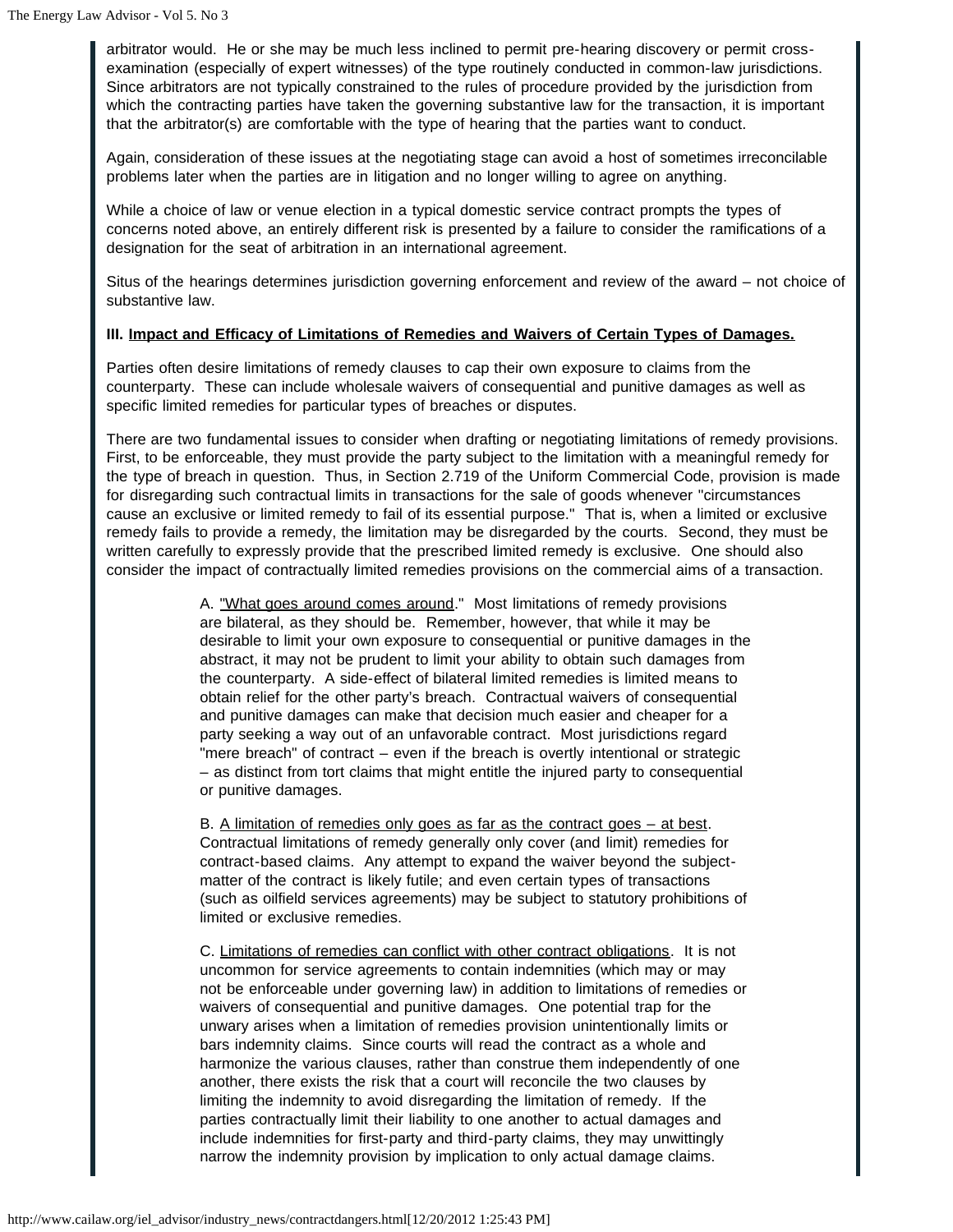# **IV. Conclusion**

The "back of the contract" is often the least negotiated portion of the document; yet it contains some of the most critical provisions when and if litigation ensues. Thoughtful drafting can limit or prevent a number of procedural and mechanical problems that otherwise may defeat the commercial purpose of the contract.

<span id="page-13-0"></span> $\frac{1}{2}$  Steven Harris is the Office Managing Partner of the Houston office of Squire, Sanders & Dempsey (US) LLP. Amanda Dodds is an associate in the Houston office of the Firm.

<span id="page-13-1"></span> $2$  Likewise, Mississippi law provides that parties may legitimately control the choice of substantive law in a contract dispute as long as the state law selected bears a reasonable relation to the transaction. *FMC Finance Corp. v. Murphree*, 632 F.2d 413, 418 (5th Cir. 1980). New York law also provides that a choice of law provision will be enforced provided that the law of the State selected has a reasonable relationship to the agreement. *See Newby v. Enron Corp. (In re Enron Corp. Secs., Derivative & "ERISA" Litig.)*, 391 F. Supp. 2d 541, 584, n.52. (S.D. Tex. 2005).

<span id="page-13-2"></span> $\frac{3}{2}$  "The Louisiana legislature adopted the Act to eliminate defense and indemnity provisions forced on Louisiana oilfield contractors. *See* La. Rev. Stat. Ann. § 9:2780(A). 'The purpose of the legislator, and thus the policy interest of the state, is to protect certain contractors, namely those in oilfields, from being forced through indemnity provisions to bear the risk of their principal's negligence.'" *Verdine*, 255 F.3d at 250-54. The Fifth Circuit held that "[t]o permit parties to contract around the Oilfield Indemnity Act would reinstate as the norm their unequal bargaining positions, and defeat the purpose of that legislation. [And that they] will not participate in such an obvious end-run of the Louisiana Legislature's effort to improve oilfield safety." *Matte*, 784 F.2d at 631.

<span id="page-13-3"></span> $\frac{4}{5}$  Federal law should be applied to determine the enforceability of forum selection cases in both federal question and diversity cases. *See Haynsworth v. The Corp.*, 121 F.3d 956, 962 (5th Cir. 1997). Additionally, the Texas Supreme Court has explicitly adopted federal law for determining the validity and enforcement of forum selection clauses. *In re AIU Ins. Co.*, 148 S.W.3d 109,111 (Tex. 2004).

<span id="page-13-4"></span> $\frac{5}{2}$  To qualify as unreasonable, the fraud and overreaching must be specific to the forum selection clause. *Haynsworth*, 121 F.3d at 963. This means that in order for a forum selection clause in the contract to be unenforceable the inclusion of the forum selection clause itself must be the product of fraud or coercion, as opposed to the contract as a whole being a product of fraud or coercion. *Id*. Therefore, forum selection clauses are rarely held unenforceable due to fraud or overreaching.

<span id="page-13-5"></span> $\frac{6}{2}$  For example, the court held that a forum selection clause, providing any arbitration arising out of the contract would take place in Caracas, Venezuela, was unenforceable because it would deprive the plaintiff of his day in court as the diplomatic relations between the United States and Venezuela had changed considerably since the time the contract was formed and the change was unknown and unforeseeable at the time the contract was negotiated. *Northrop Grumman Ship Sys. v. Ministry of Def. of. The Republic of Venezuela*, NO. 1:02cv785WJG-JMR, 2010 U.S. Dist. LEXIS 134830, at \*12-13 (S.D. Miss. 2010). To the contrary, mere inconvenience and additional expense does not deprive a litigant of their day in court. *See Automotive Consultants Div., Progressive Marketing Group, Inc., v. Farls*, No. CA 3:02-CV-171-Rc, 2003 U.S. Dist. LEXIS 4729, at \*13-14 (N.D. Tex. Mar. 26, 2003) (the court found nothing unreasonable or unjust about requiring the defendant to litigate in Texas, although the defendant would be "somewhat inconvenienced" as he is a resident of Pennsylvania and most if not all of the material witnesses were located in Pennsylvania, because retaining the case in Texas would not deprive the defendant of his day in court).

<span id="page-13-6"></span> $\frac{7}{5}$  For example, a forum selection clause in a cruise passenger's ticket requiring litigation in Athens, Greece was unenforceable because enforcement was fundamentally unfair as the cruise departed from and returned to Galveston, Texas, the plaintiff received the nonrefundable ticket only a couple days before the departure, and the plaintiff had no practical alternative to accepting the ticket and the clause. *Schaff v. Sun Line Cruises, Inc.*, 999 F. Supp. 924, 927 (S.D. Tex. 1998); *but c.f. Williams v. M/J Jubilee*, 431 F. Supp. 2d 677, 681 (S.D. Tex. 2003) (a forum selection clause in a cruise passenger's ticket requiring litigation in Florida was enforceable because Florida is not "a remote alien forum," even though the ticket was only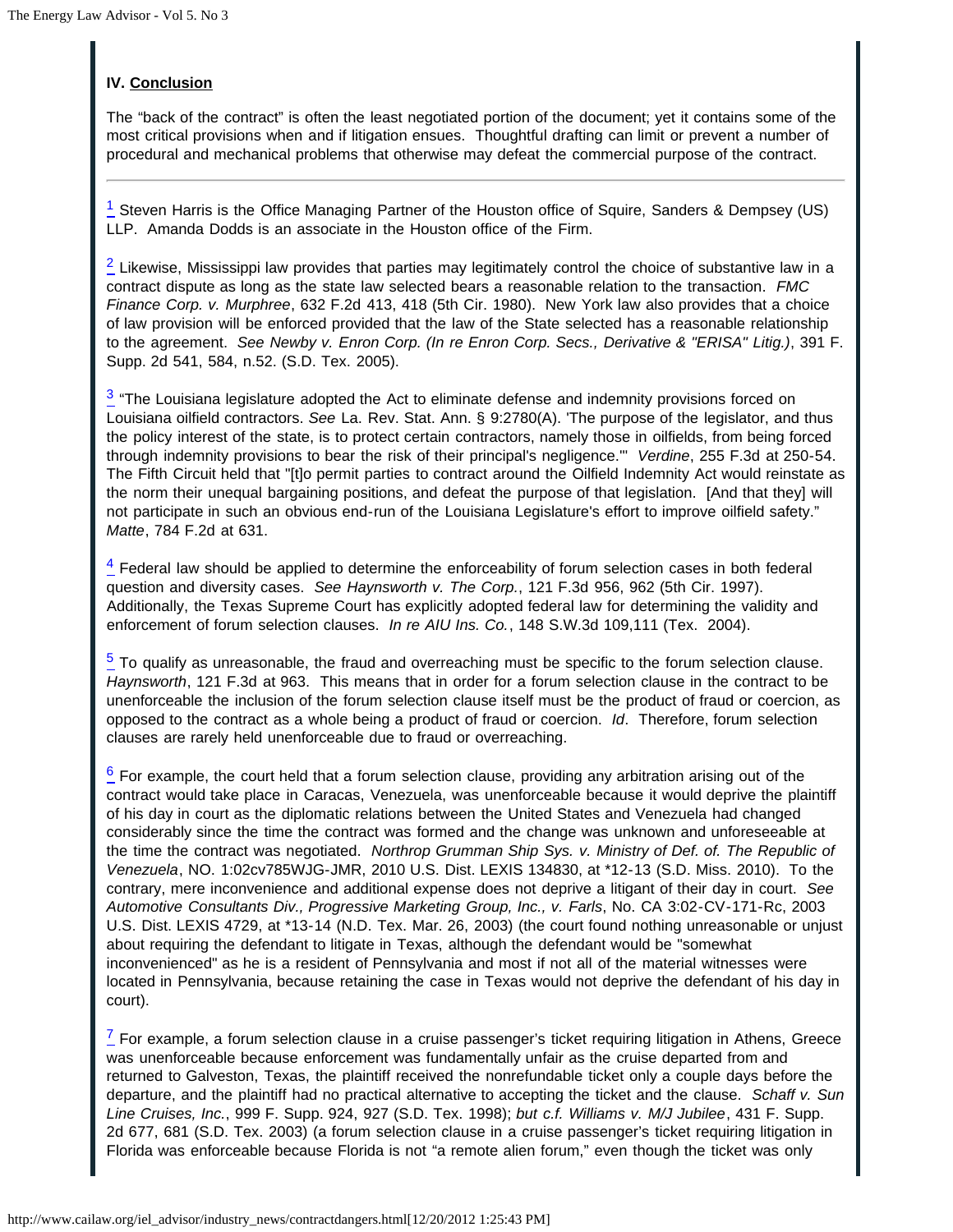50% refundable at the time of purchase).

<span id="page-14-0"></span> $8$  For example, forum selection clauses violate a strong Louisiana public policy against forum selection clauses in employment contracts and will not be enforced. La. Rev. Stat. Ann. § 23:921(A)(2); *but c.f. Lim v. Offshore Specialty Fabricators, Inc.*, 404 F.3d 898 (5th Cir. 2005) (holding that federal public policy favoring international arbitration agreements overrides Louisiana's public policy). *See also Moreno v. Milk Train, Inc.*, 182 F. Supp. 2d 590 (W.D. Tex. 2002) (holding that forum selection clauses in employment contracts for migrant farm workers are void because they are contrary to the public policy expressed in the Migrant and Seasonal Agricultural Workers Protection Act that allows workers to file suit in any district having jurisdiction over the parties).

<span id="page-14-1"></span> $\frac{9}{2}$  Sometimes arbitration clauses are internally ambiguous or irreconcilable to such an extent as to be difficult or impossible to enforce or perform. These are often called "pathological" arbitration clauses, because they are impossible or difficult to implement. Often-times in the process of attempting to tailor an arbitration clause to the commercial desires of the parties, lawyers and their clients invent or revise language in ways that are intended to customize the arbitral process, but create irreconcilable internal conflicts or uncertainties that ultimately prevent arbitration altogether. Examples include naming a deceased arbitrator in advance, creating schedules and deadlines that are unattainable in practice, invoking a set of arbitral rules that do not exist or that exist in multiple and conflicting iterations, creating unrealistic requirements for qualifying arbitrators or creating a contractual procedural process that conflicts with governing law such as a judicial review mechanism that governing law prohibits. *Hall Street Assoc., L.L.C. v. Mattel, Inc.*, 522 U.S. 576 (2008). Equally troublesome is the passing reference to a requirement for exclusive and binding arbitration with no specific provision calling out the governing rules, location or other key elements. *See, e.g.* R. Doak Bishop, *A Practical Guide for Drafting Int'l Arbitration Clauses*, 1 Int'l Energy L. & Tax'n Rev. 16 (2000).

*back to The Energy Law Advisor Archive*

To ensure that you continue to receive this quarterly newsletter, add jeladvisor@cailaw.org to your safe sender list or address book today. To discontinue receiving this newsletters, please reply to this email with **UNSUSCRIBE** in the subject line, or email us.

Please feel free to forward The Energy Law Advisor newsletter to an interested colleague.